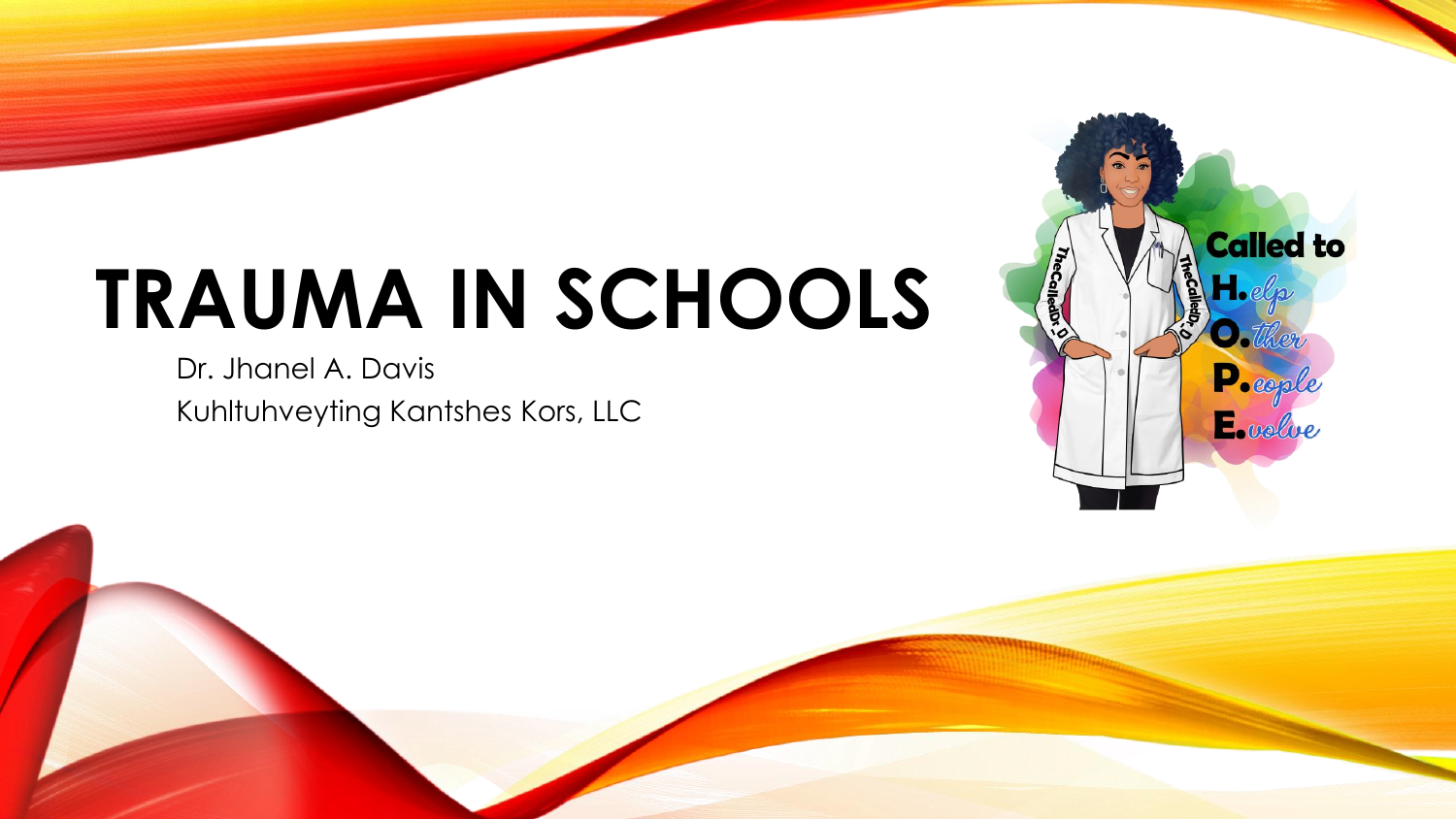## TRAINING OBJECTIVE

**In this training you will learn the following...**

- **WHAT IS TRAUMA?**
- **TRAUMA SYMPTOMS & REACTIONS**
- **TYPES OF TRAUMA &WHAT THEY MAY LOOK LIKE IN YOUR SCHOOL COMMUNITY**
- **TRAUMA TRIGGERS & IDENTIFYING THE FIGHT FLIGHT FREEZE RESPONSE IN THE CLASSROOM**
- **HOW TO SUPPORT STUDENTS WHO HAVE EXPERIENCED TRAUMATIC EVENTS**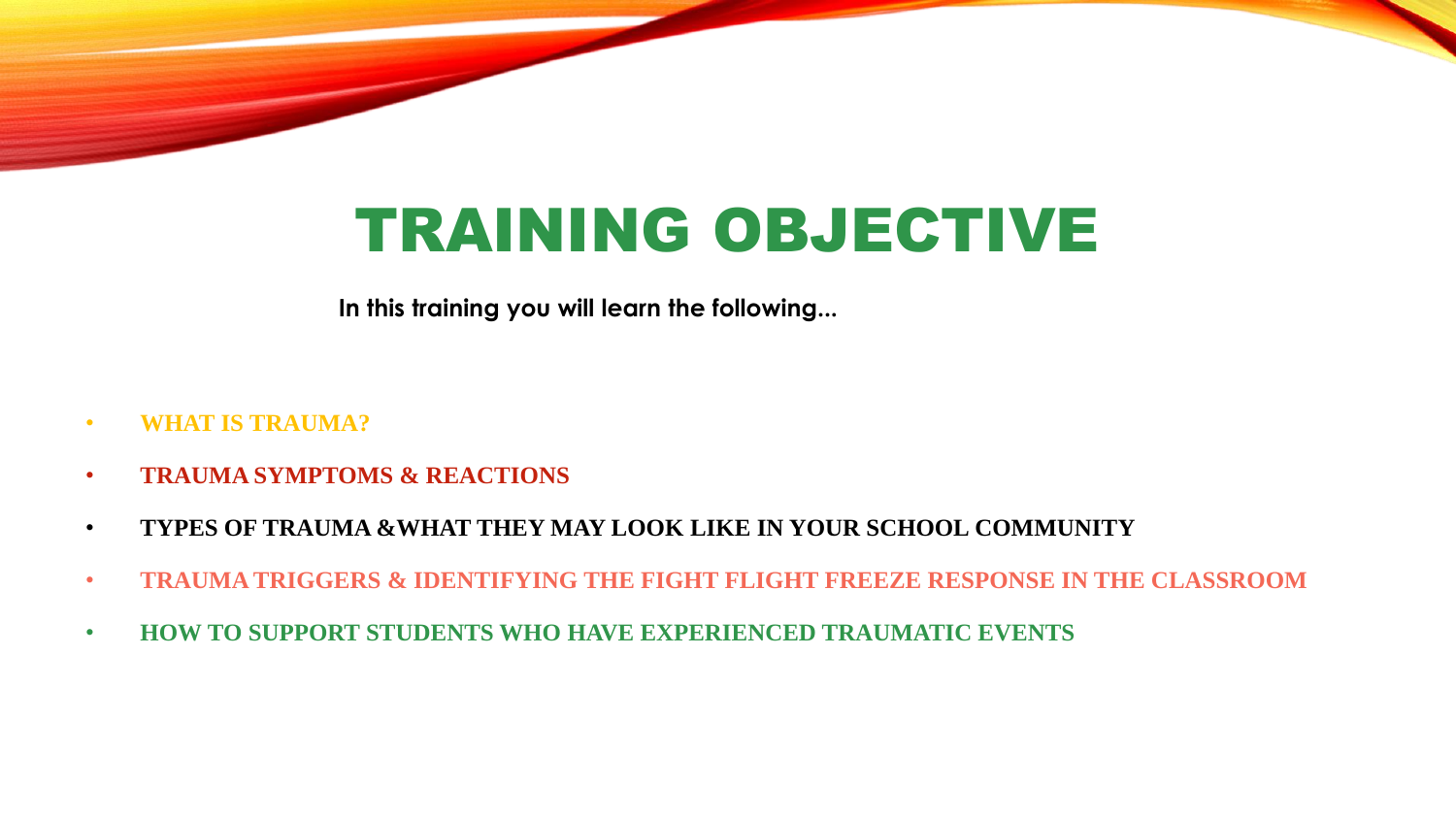### *WHAT IS TRAUMA?*

### Trauma refers to an **event**, series of **events**, or set of circumstances that is **experienced** by an individual as:

- physically or emotionally damaging
	- harmful or life threatening
- and that has lasting adverse **effects**.

National Child Traumatic Stress Network. (2014).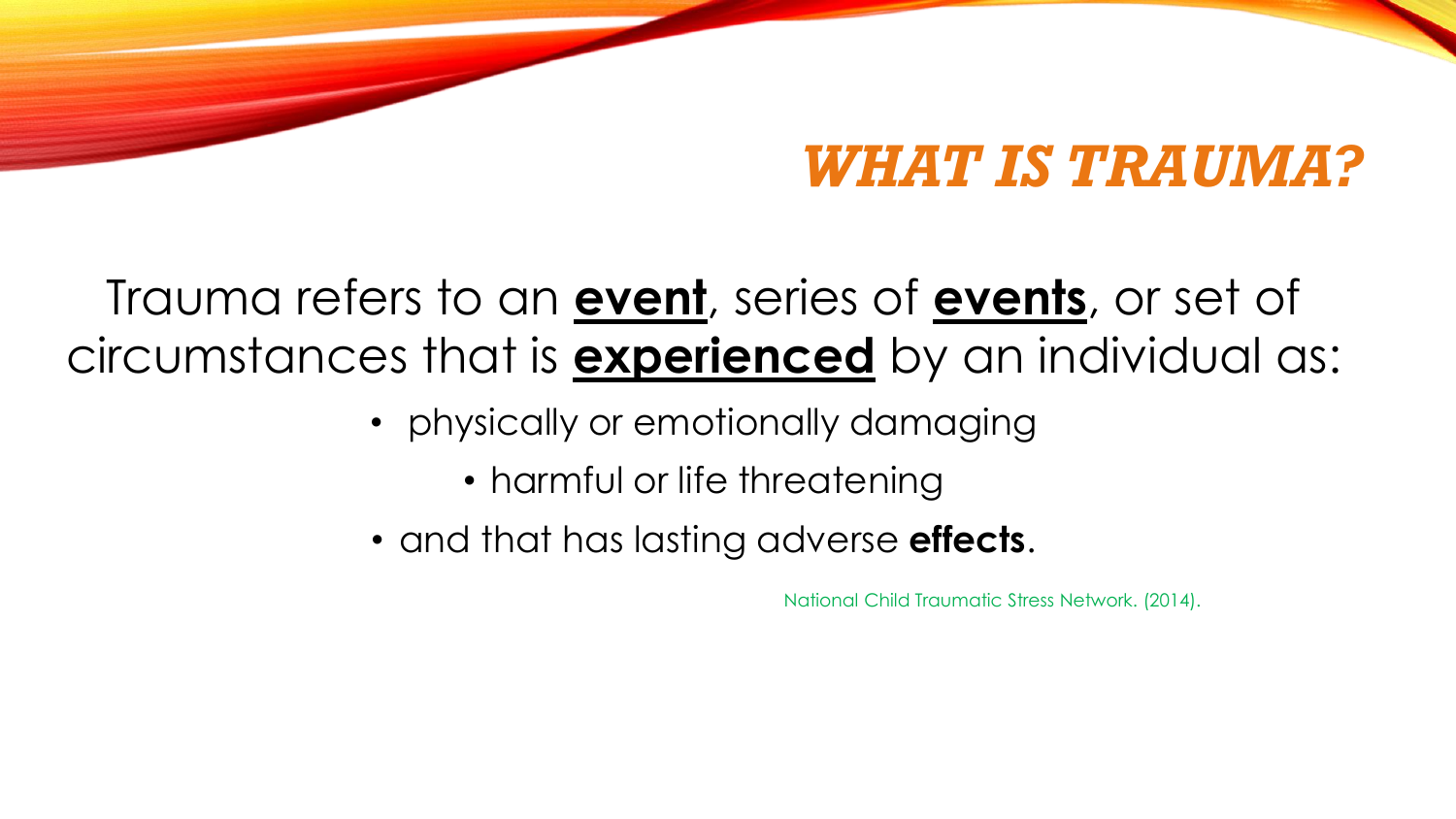## *TRAUMA SYMPTOMS & REACTIONS*

### *The most common symptom that takes place immediately after a traumatic event is*

shock or denial which we often refer to as dissociation from the body or numbness.

#### *Other Traumatic Symptoms Include :*

- Difficulty eating or sleeping
- Flashbacks & Forgetfulness
- Anxiety, Depression or Aggression
- Fear
- Feeling isolated/alone
- Having suicidal Thoughts/Feelings
- Change in daily routines, habits, and behaviors.
- Substance Abuse & Unhealthy Sexual Activity

#### *Traumatic Reactions in the Classroom May Include :*

- intense and ongoing emotional upset,
- behavioral changes
- difficulties with self-regulation, & concentration
- problems relating to others or forming relationships
- regression or loss of previously acquired skills,
- attention and academic difficulties.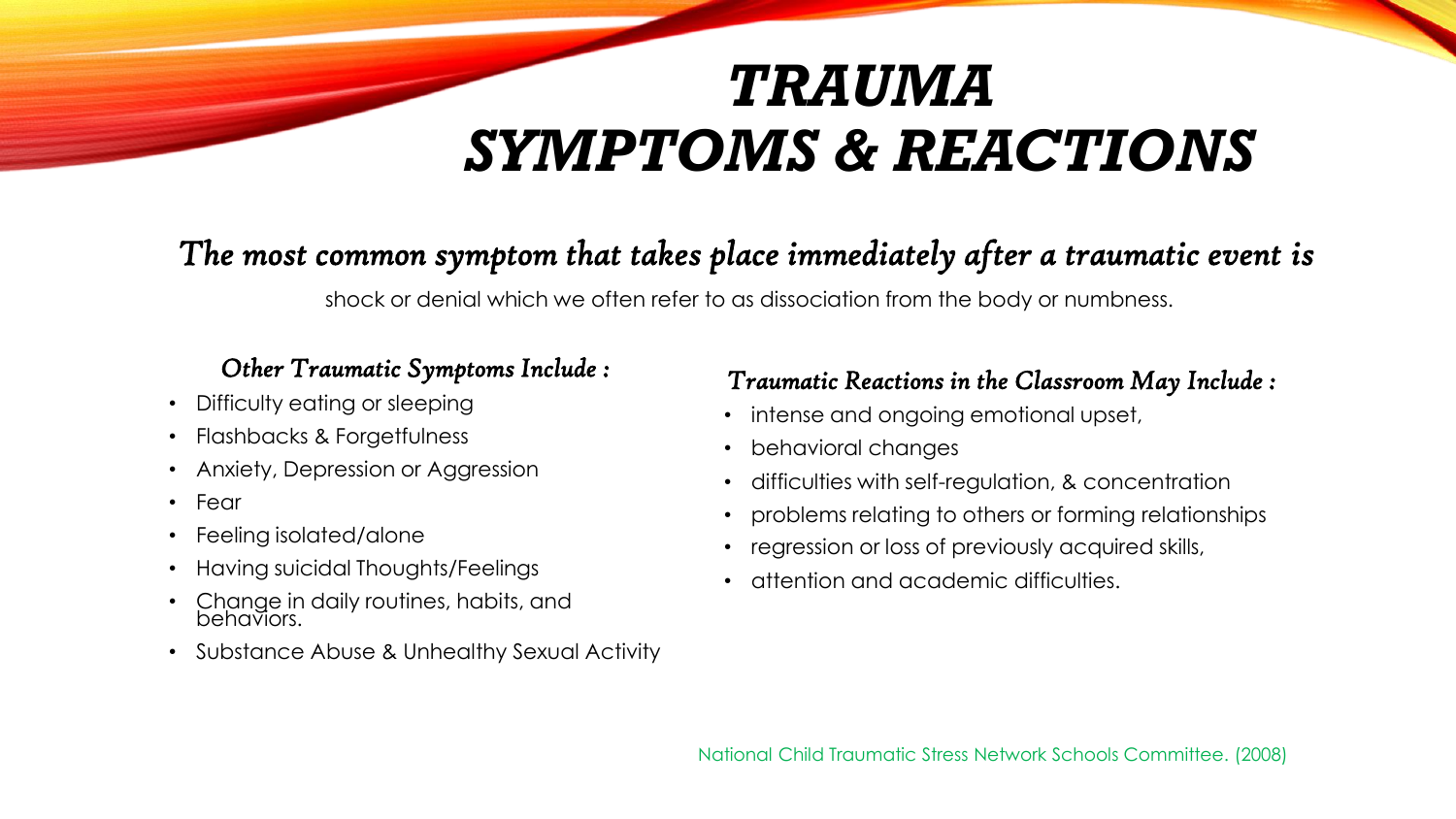## *TYPES OF TRAUMA*

### *There are three main types of trauma (Acute, Chronic, & Complex)*

- Acute Trauma- results from a single incident.
- Chronic trauma is repeated and prolonged.
- Complex trauma is exposure to varied and multiple traumatic events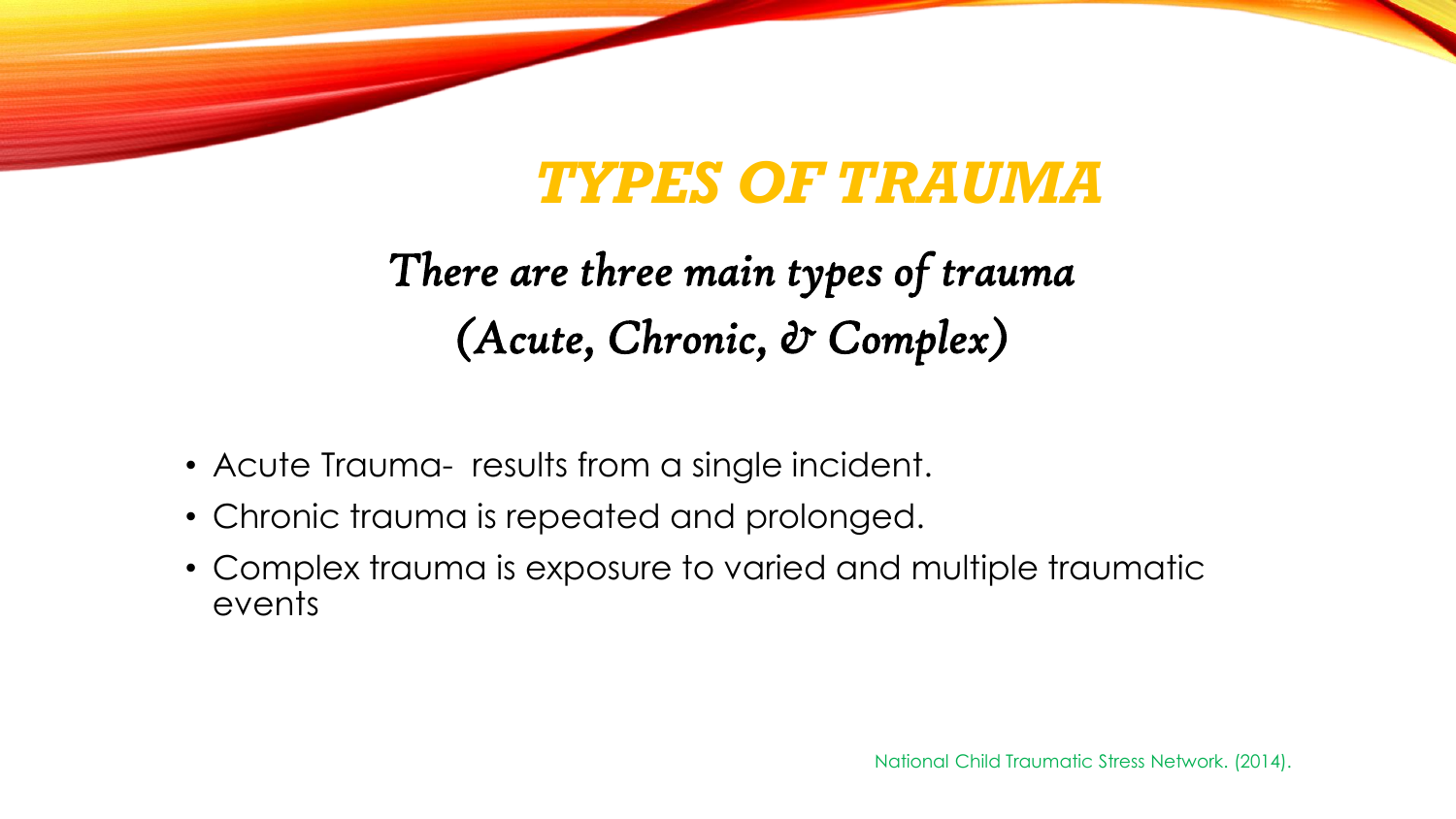### *IN SUPPORT OF BLM & THE RACIAL INJUSTICE GOING ON AROUND THIS WORLD*

### *Historical & Racial Trauma*

refers to the collective and cumulative trauma experienced by a group across generations that are still suffering the effects and current experiences of race-based trauma.

This includes discrimination, harassment, humiliation, violence, and oppression of particular groups.

#### **Examples include:**

racial slurs;

being followed in a store;

as well as exchanges that deny the thoughts, feelings, or experiential reality of a person.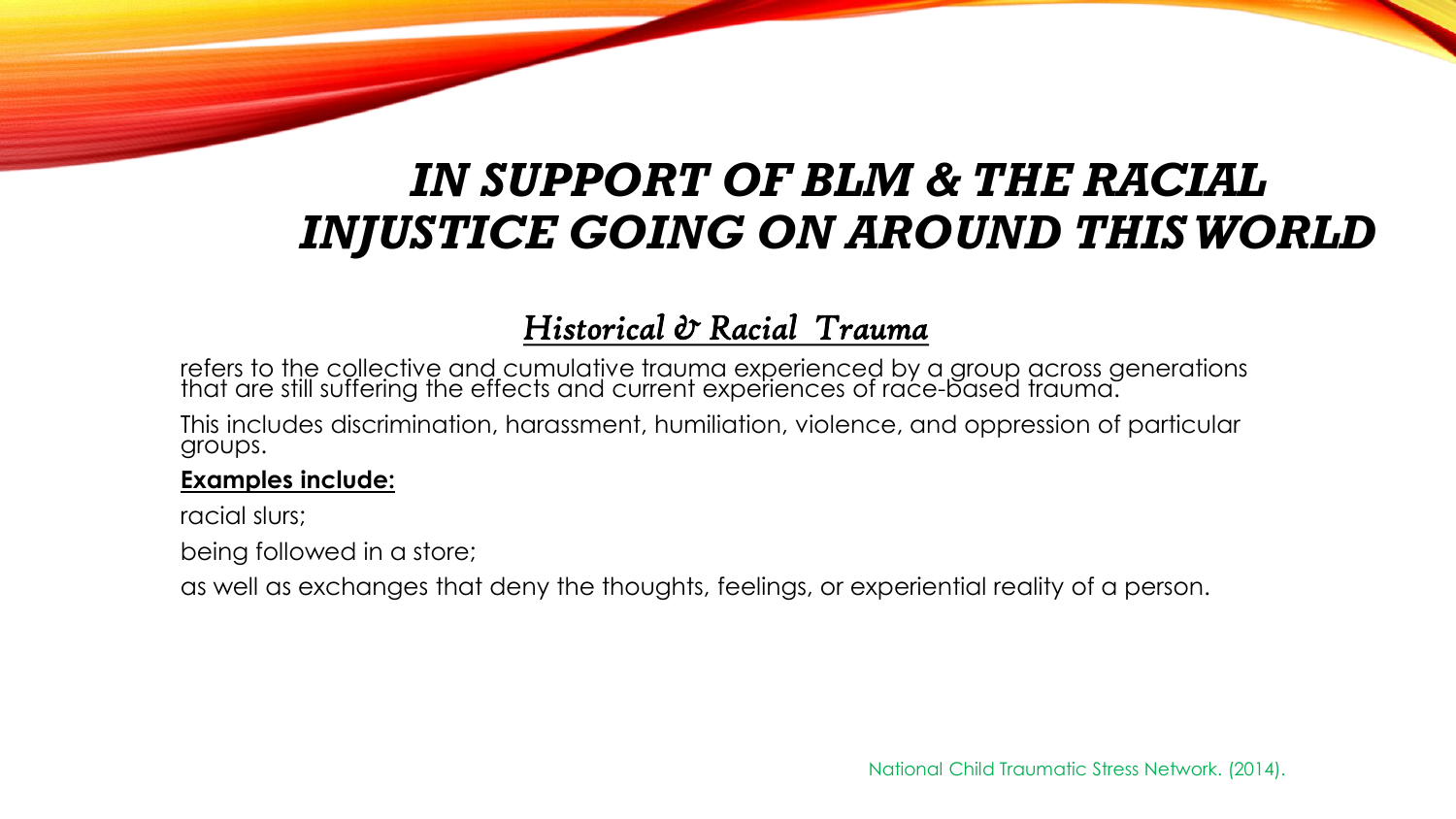#### ON A SCALE OF 0-10 (0 BEING NOT INFORMED AT ALL & 10 BEING EXTREMELY INFORMED)

### HOW AWARE DO YOU THINK YOU ARE OF THE TYPES OF TRAUMA THAT AFFECT THE LIVES OF THE STUDENTS IN YOUR SCHOOL SETTING?

PLACE YOUR RESPONSE IN THE CHAT SECTION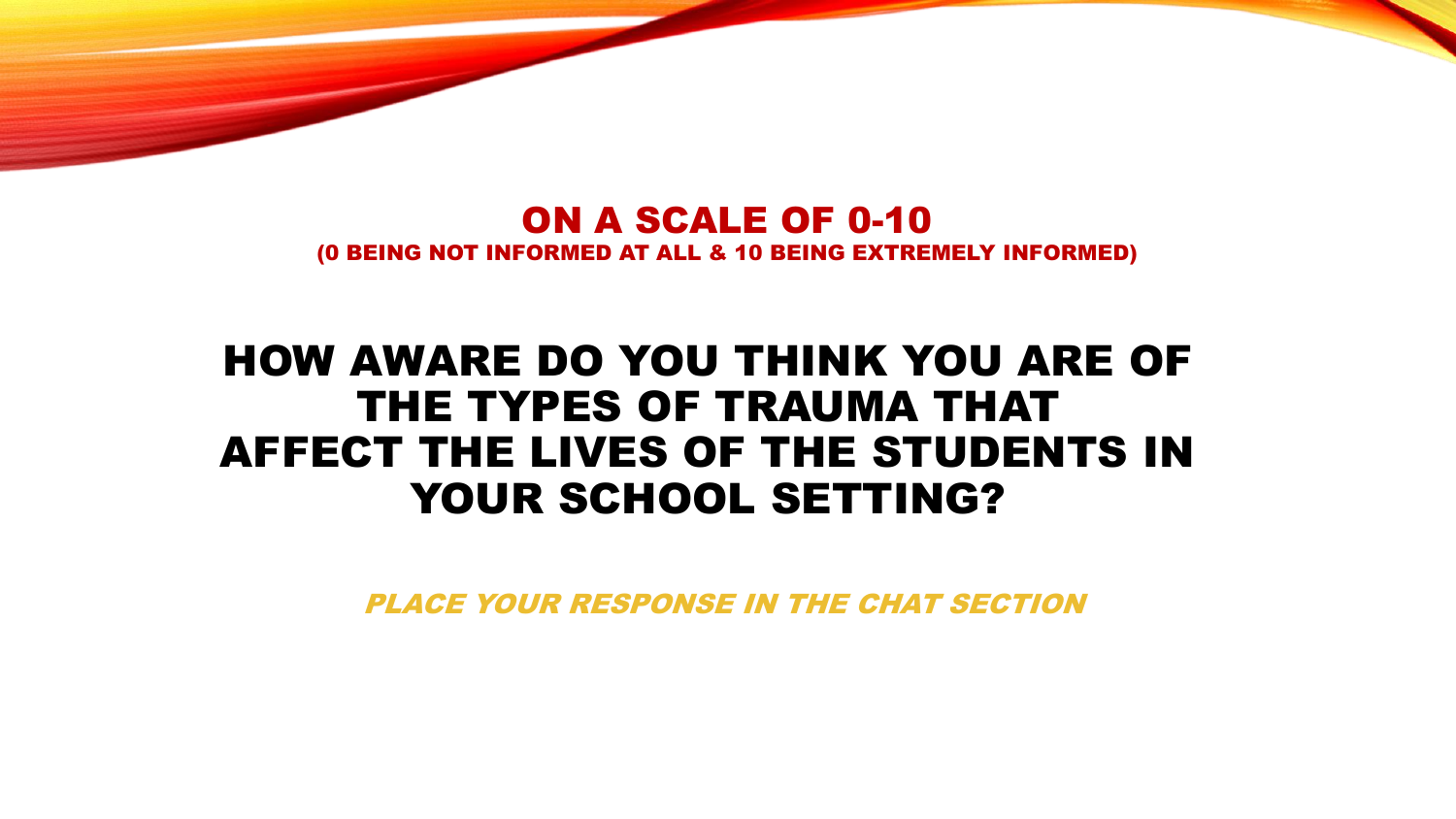### **TRAUMA IN YOUR SCHOOL COMMUNITY**

| <b>Trauma Types</b> | <b>Definition</b>                                                                                                                                                                                  | <b>Trauma type</b>                                                                                                                                                                                    | What are some examples<br>from your school community? |
|---------------------|----------------------------------------------------------------------------------------------------------------------------------------------------------------------------------------------------|-------------------------------------------------------------------------------------------------------------------------------------------------------------------------------------------------------|-------------------------------------------------------|
| Acute Trauma        | Single, isolated incident                                                                                                                                                                          | • Accident<br>Natural disaster<br>$\bullet$<br>Single act of violence or<br>$\cdot$ terrorism<br>• Sudden unexpected loss                                                                             |                                                       |
| Chronic trauma      | Traumatic experiences that<br>are repeated and prolonged                                                                                                                                           | • Prolonged family or<br>• community violence<br>• Long-term illness<br>• Chronic bullying<br>• Chronic poverty and<br>• related stressors<br>• Exposure to war, torture, or<br>• forced displacement |                                                       |
| Complex trauma      | Exposure to multiple traumatic<br>events from an early age,<br>often within the caregiving<br>system or without adequate<br>adult support that has shorthand<br>long-term effects in many<br>areas | • Physical, emotional, and<br>sexual abuse within caregiving<br>systems<br>Ongoing neglect by<br>Caregivers<br>• Witnessing Violence<br>Other forms of chronic<br>violence without support            |                                                       |

Downing, K. (2017) & National Center on Safe Learning Environments (n.d.)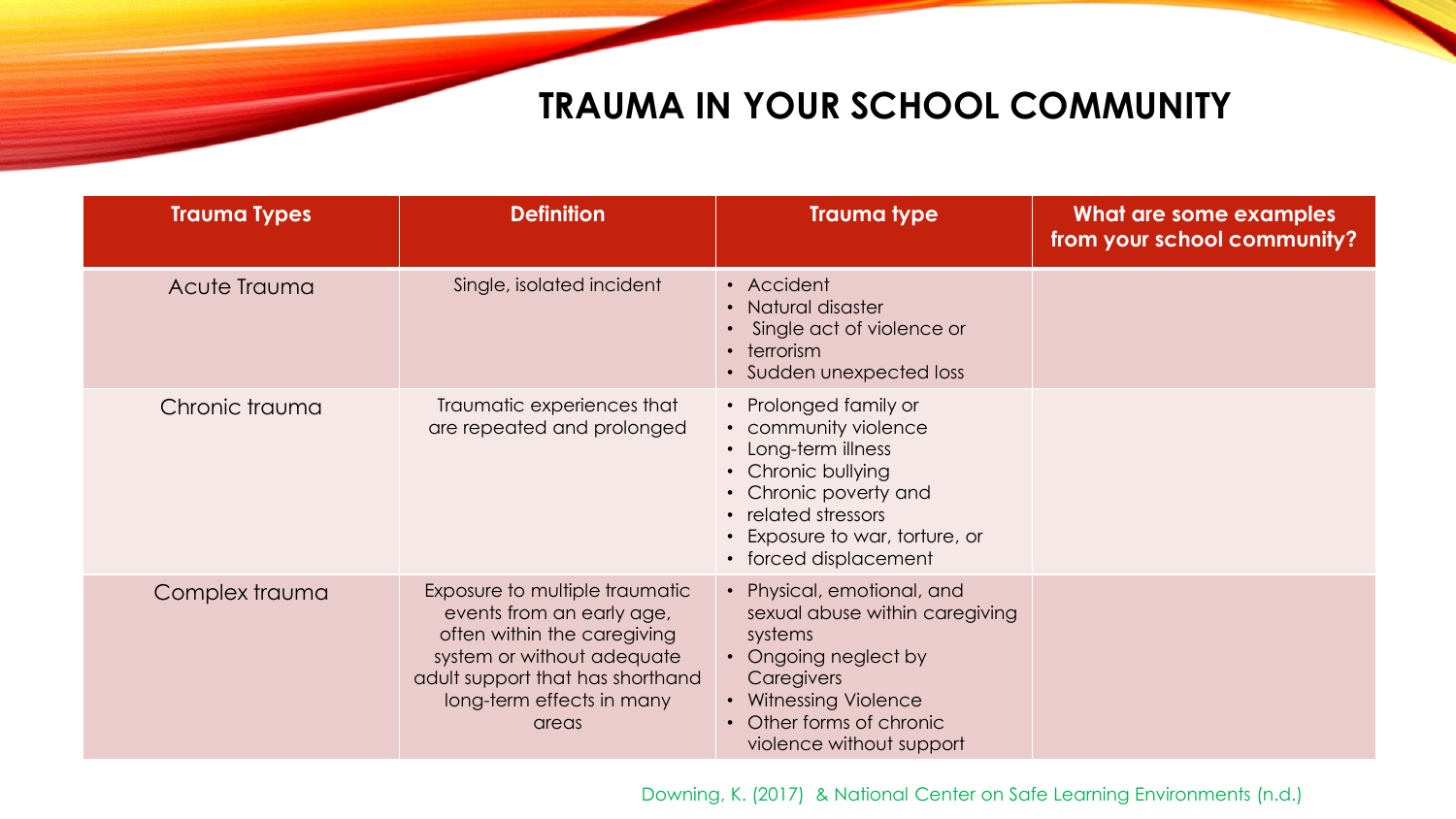## TRAUMA AFFECTS ON THE BRAIN

*How Does Trauma Affect the Brain?* 

- Trauma causes the brain to function from the "survival center".
- Trauma responses come from the autonomic nervous system.
- When students are faced with a perceived threat they will go into flight, fight, or freeze response. These traumatic responses make It difficult for students to pay attention, engage in criticalthinking, problem-solving, or even plan ahead. These responses are automatic which means individuals can not plan or control the way they respond.

#### The "3-Brain" Brain Complex



Cerebellum - the "motor control" part of our brains: breathing. heartbeat and motor skills

Limbic System - the "reactionary" part of our brains: emotions, fight-orflight, pleasure/reward and pain

Cerebral Cortex - the "thinking" part of our brains: reasoning, judgment, motivation, perception, memory and learning



Fight Response -Students who struggle to maintain power. Labeled as non-compliant or aggressive.

**Freeze Response** - Students who feel powerless, can't or won't speak up. Labeled as unmotivated. Students will shut down, put their head down, wear hoodie.

**Flight Response Students** who want to escape. Labeled as disruptive, avoidant. Students will walk out of class, hide under desk. run.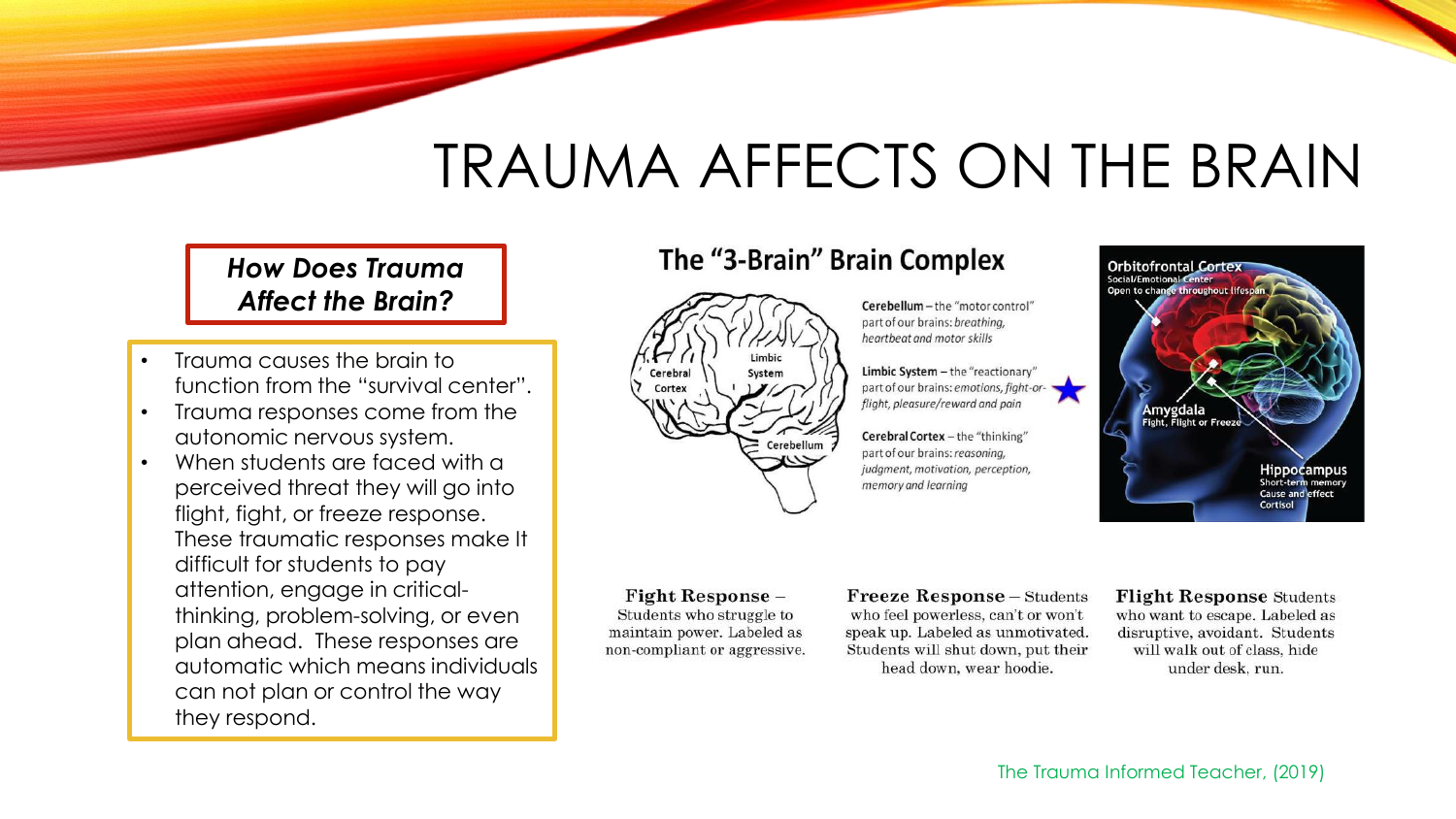## **TRAUMA TRIGGERS**

- A trigger is a reminder of a past traumatic experiences that automatically cause the body to react as if the traumatic event is happening again in that moment. This can be a stimulus such as a sense of taste, smell, sound, or sight.
- When faced with a trauma reminder, our emotional brain assumes the danger is real without having the thinking brain check things out.
- Responses to triggers can appear confusing and out of place. These responses can often be misunderstood by others.
- When triggered, it is important to remember that individuals are not able to access the rational, thinking brain.

#### **Potential Trauma-related Triggers**  *(for children and youth include:*

- Loud noises
- Physical touch
- Threatening gestures
- Authority figures and limit-setting
- Chaos or uncertainty
- Particular spaces, such as closets, bathrooms
- Changes in routine
- Hand or body gestures perceived as threatening
- Witnessing violence between others, such as peers fighting
- Emergency vehicles and police or fire personnel
- Weather
- Particular times of year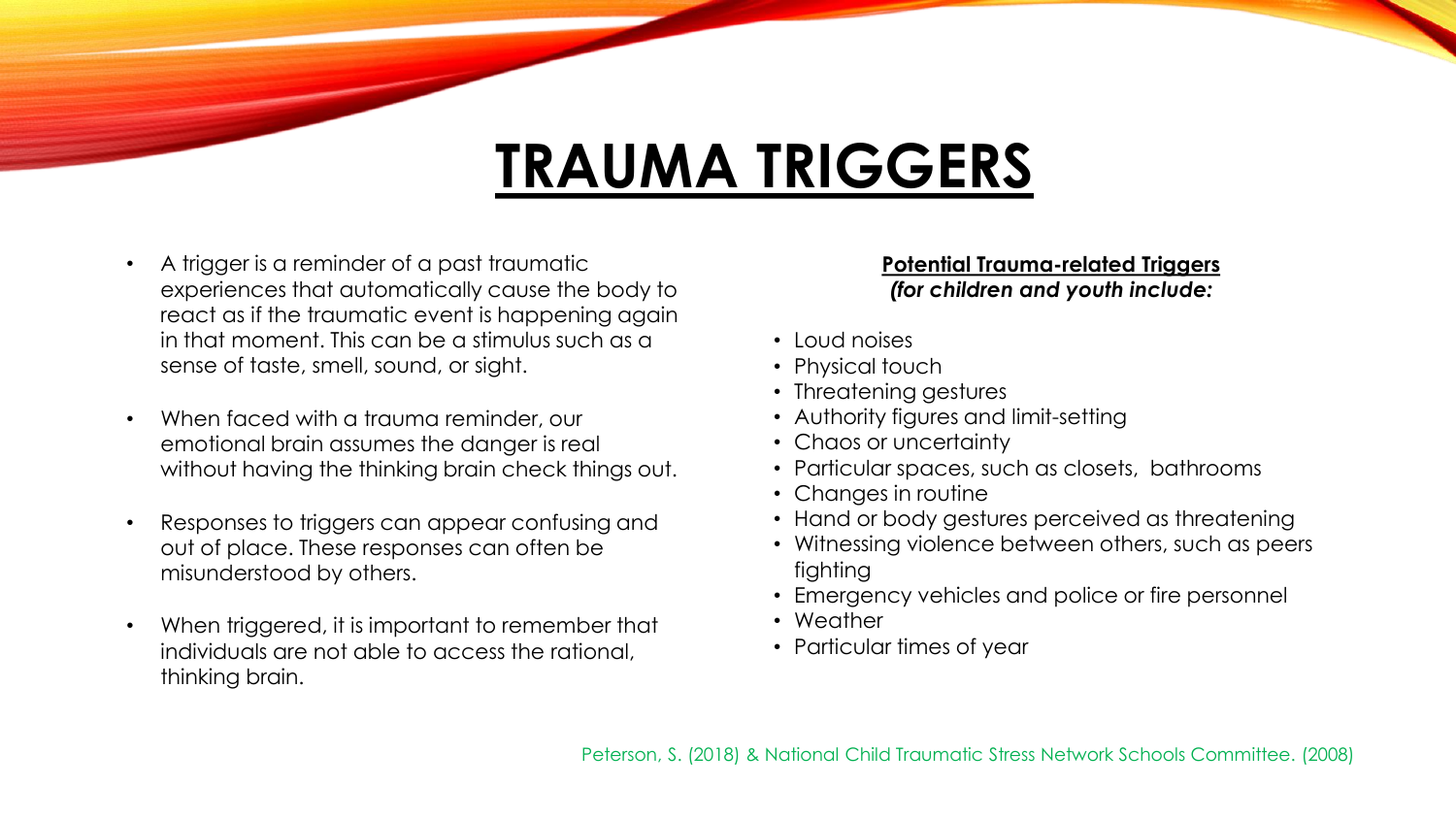### *TRAUMA IMPACTS US ALL*

#### *On Student:*

- Difficulty paying attention and learning
- More time out of the classroom
- Increased isolation
- School absences
- More suspensions or expulsions
- Higher referral rates to special education
- Poor test scores and an increased risk of failing grades

#### *On Teachers/Staff:*

- Increased anxiety
- Reduced energy and focus
- Trouble requlating emotions
- Difficulty managing responses to students and parents
- Struggle maintaining positive teacher-student and teacher-parent relationships
- Poor attendance or work performance

#### *On Parents:*

- Difficulty managing emotions and controlling behaviors when interacting with school staff
- Difficulty forming relationships
- Increased risk for substance abuse, depression, and PTSD that negatively impact their parenting skills.
- Trouble managing stress related to their child's difficult behaviors
- Feelings of embarrassment, shame, fear, or guilt about their child's behaviors or needs
- Difficulty helping their children cope

#### *On School Setting:*

- Students more likely to escalate
- Adults more reactive, controlling, and punitive
- Negative impact on school safety and culture
- Increased risk for harm
- Decrease in academic achievement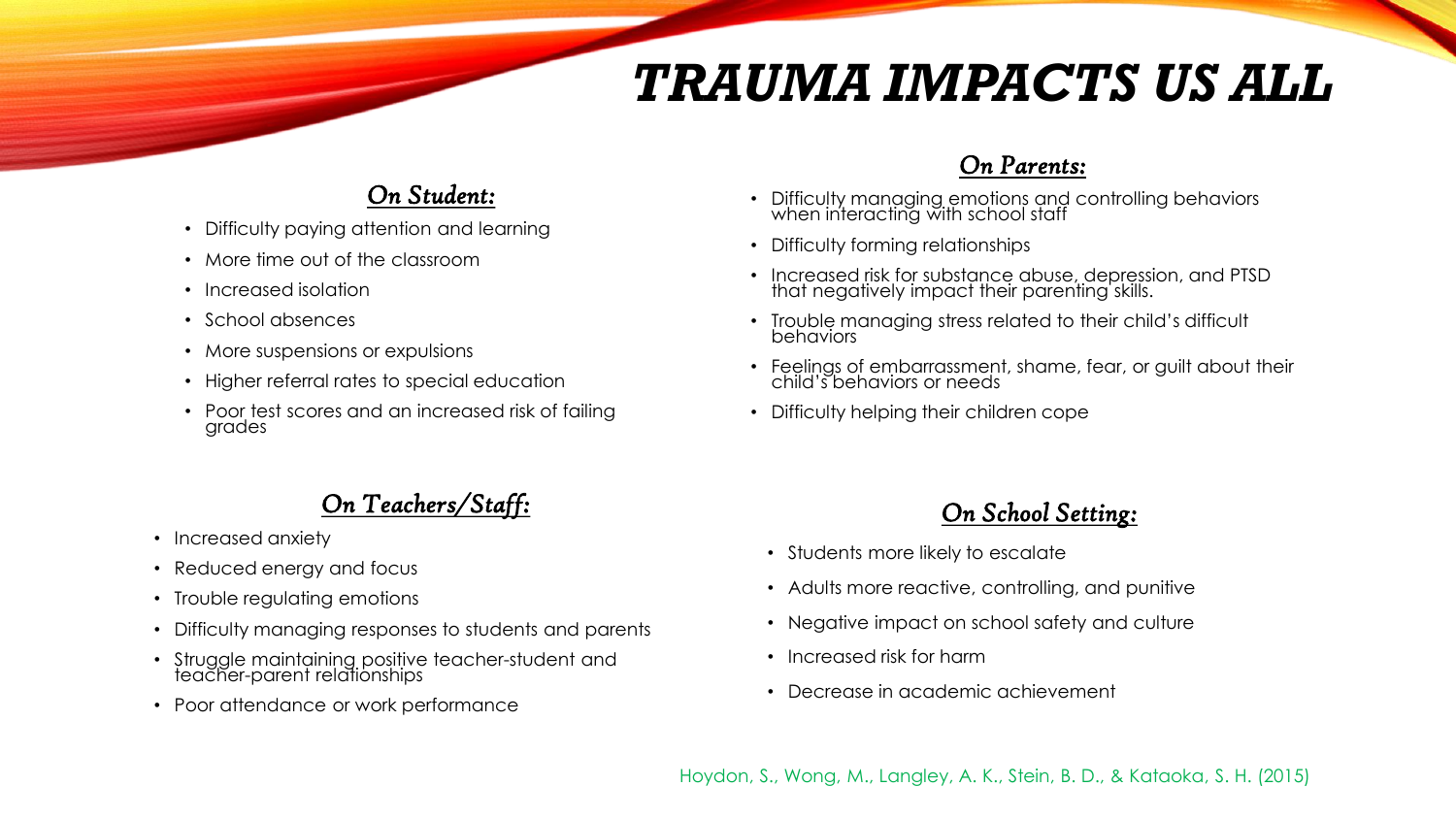### *SUPPORTING STUDENTS WHO EXPERIENCE TRAUMA*

*The impacts of trauma can impact students' ability to access their education and become successful in the school setting. Below are 6 ways educators can make their classrooms more supportive for students managing the impacts of trauma.* 

- **Seek Professional Development Opportunities.** Trauma Informed trainings, allow educators to learn how to recognize when a student's behavior might be the result of trauma or stress, so they can identify students who may need extra support.
- **Provide A Safe Classroom Space.** People with trauma history experience a lack of control, so helping students by providing a safe way for them to exercise choice, also by displaying daily schedules/routines and implementing entry and exit routines can be helpful., Lastly creating an area where student can deal with or work through their emotions can allow students to feel safe.
- **Be Present.** A lot of working with students with trauma history is just showing up, every day, and accepting the student no matter what behaviors emerge. Being accepting, non-judgmental and present to the students need to feel safe, & supportive, can be very helpful.
- **Teach students Self-Regulation Strategies**. No matter how restless, anxious, or out of control students may feel, it's important for them to know that they can change their arousal system and train it to calm down (ex: Allowing student to acknowledge their feelings, practicing mindful breathing, or implementing sensory input strategies)
- **Recognize that a child is going into survival mode and respond in a kind, compassionate way.** When you notice that a child might be having a difficult time, start by asking yourself, "What's happening here?" rather than pointing out "What's wrong with this child?"
- **Take Care of Yourself.** Working with traumatized students can be overwhelming so managing personal and professional stress is vital: You can do this by knowing your limits, understanding your triggers, or engage in a pleasant hobbies /activities.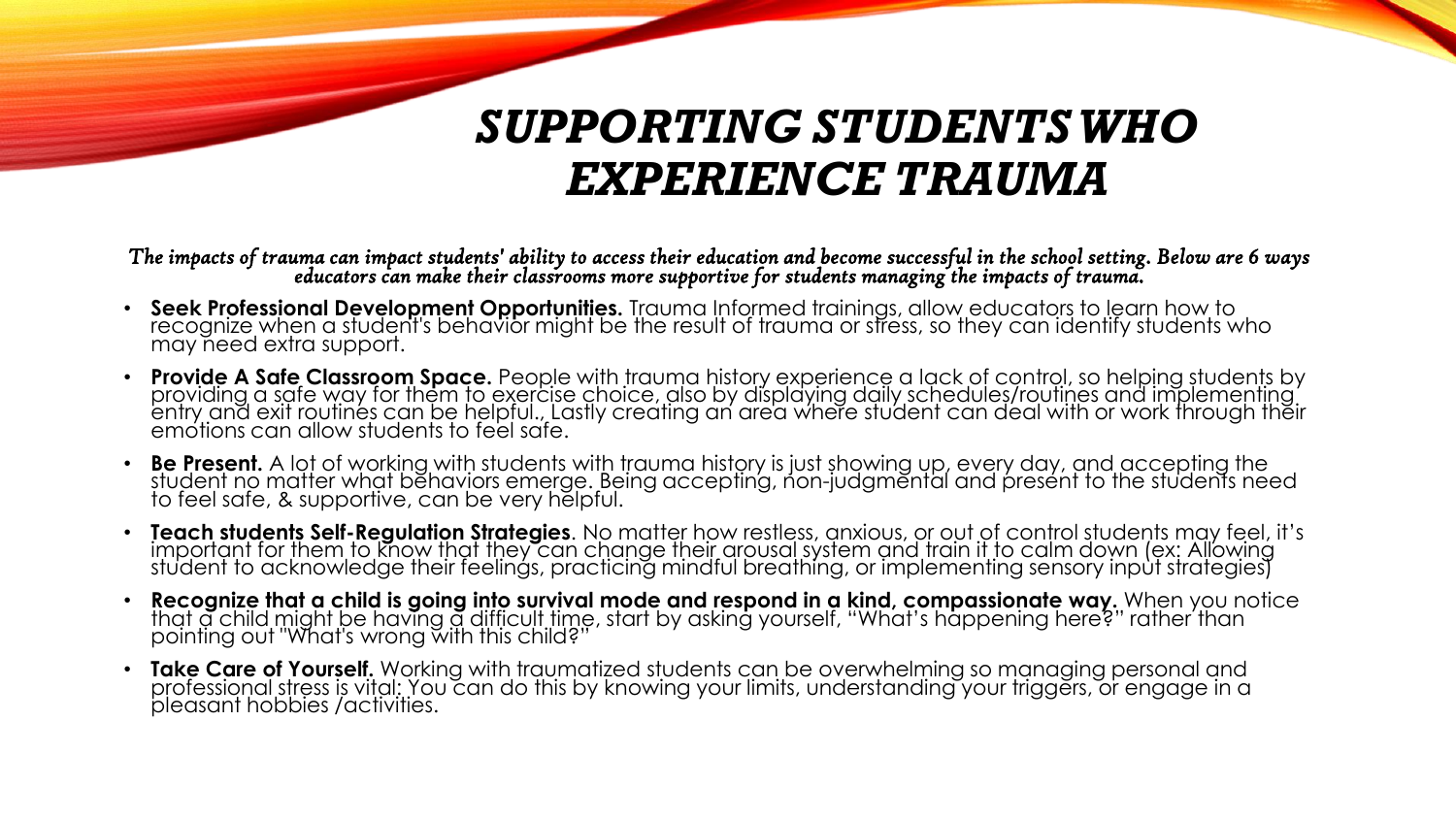## FOOD FOR THOUGHT...

### WITHOUT CONSIDERING TRAUMA, WE RUN THE RISK OF **MISUNDERSTANDING** AND **MISLABELING** THE CORE ISSUES OUR STUDENTS MAY BE FACING. -UNKNOWN

National Center on Safe Learning Environments (n.d.)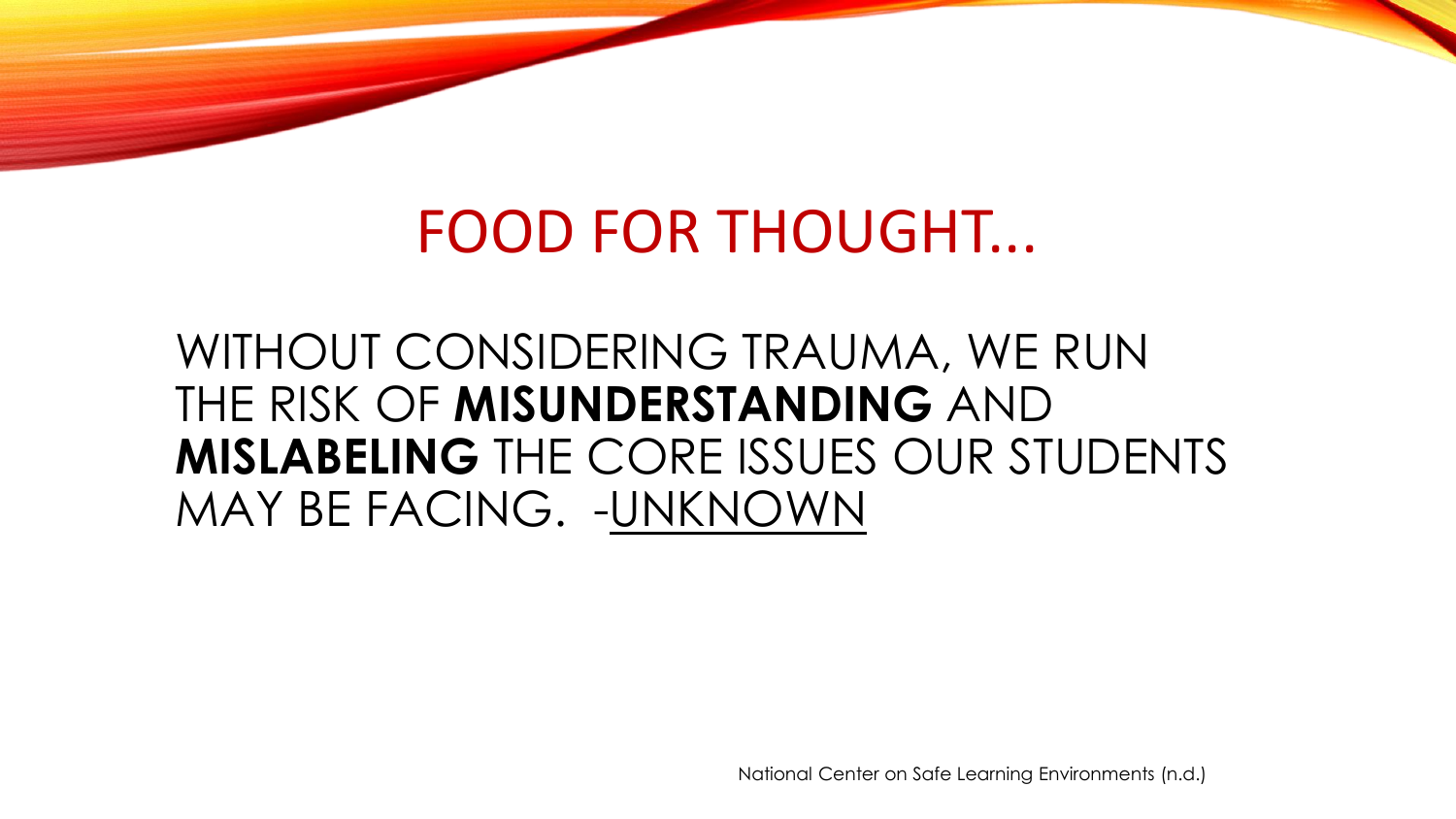

### **SEEKING SERVICES WITH KUHLTUHVEYING KANTSHES KORS**

### **Services Include:**

- Individual & Group Counseling
- Healing Expos/Retreats (for Women Men, & Children)
- Workshops & Keynote Speaking
- Capacity Building

**Enrichment Plans-** for Elementary, Middle, & High School Students that targeting specific age appropriate social and emotional skills that students need in order to be successful.

#### **Common Counseling Issues Include**

•Anxiety, Depression, Grief/Loss, Trauma & Healing, Separation / Divorce, & Parent/ Child Relationship, etc.;

#### **Common Group Topics Include**

•EFT Tapping Circles, Trauma Support Groups, Parenting Groups, Teen Talk, Self-Care, Coping Strategies & Social Skills, etc.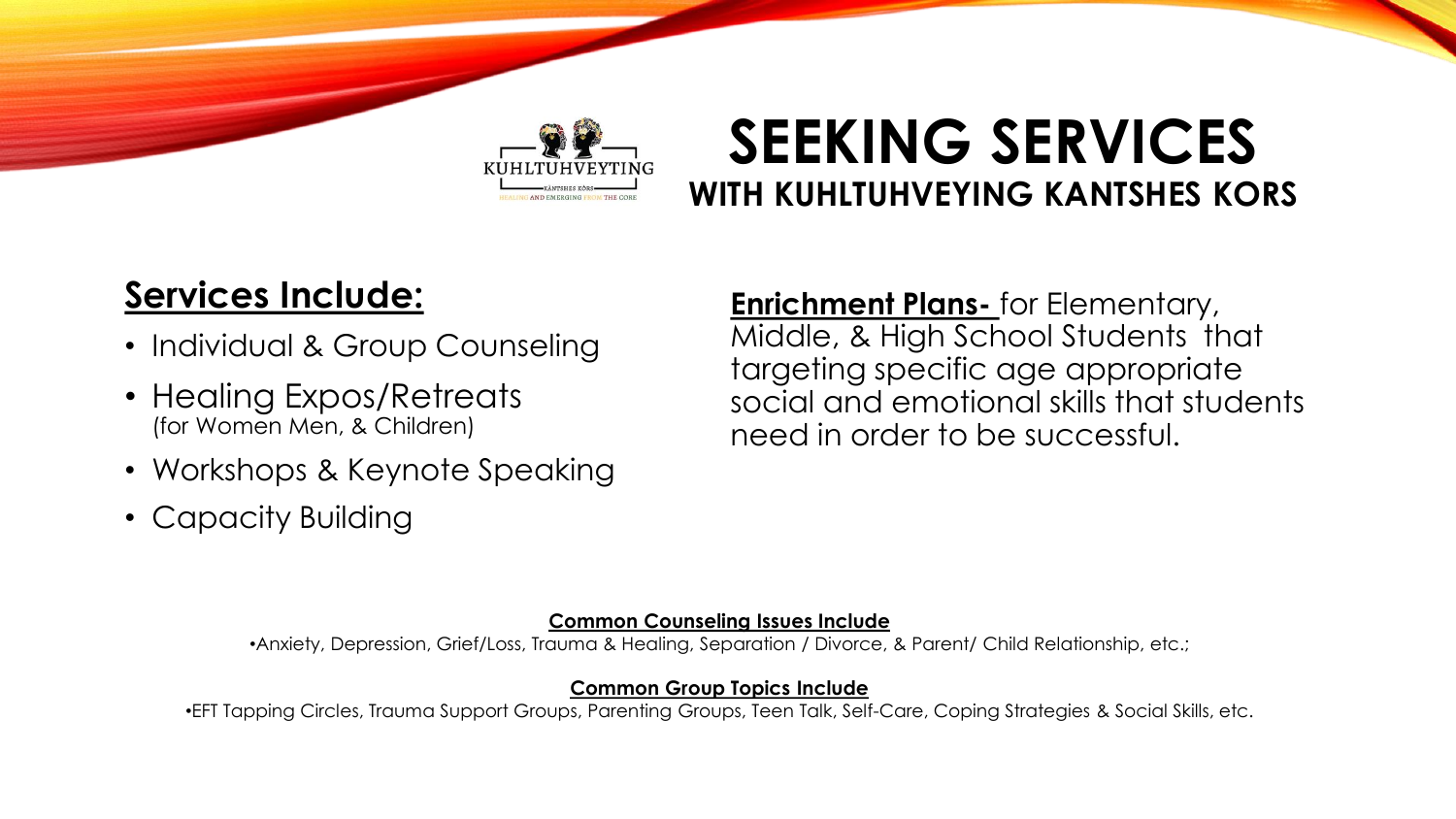## **CONTACT INFORMATION**

#### **Located:** CANNON-DIAMOND BUILDING





**Address:** 2701West Oakland Park Boulevard, Suite 410-2, Oakland Park, Florida 33311 **Phone:** (954)261-9545



**FOUNDER & CEO KUHLTUHVEYTING ÄNTSHES** KÓRS

"Called to HOPE"